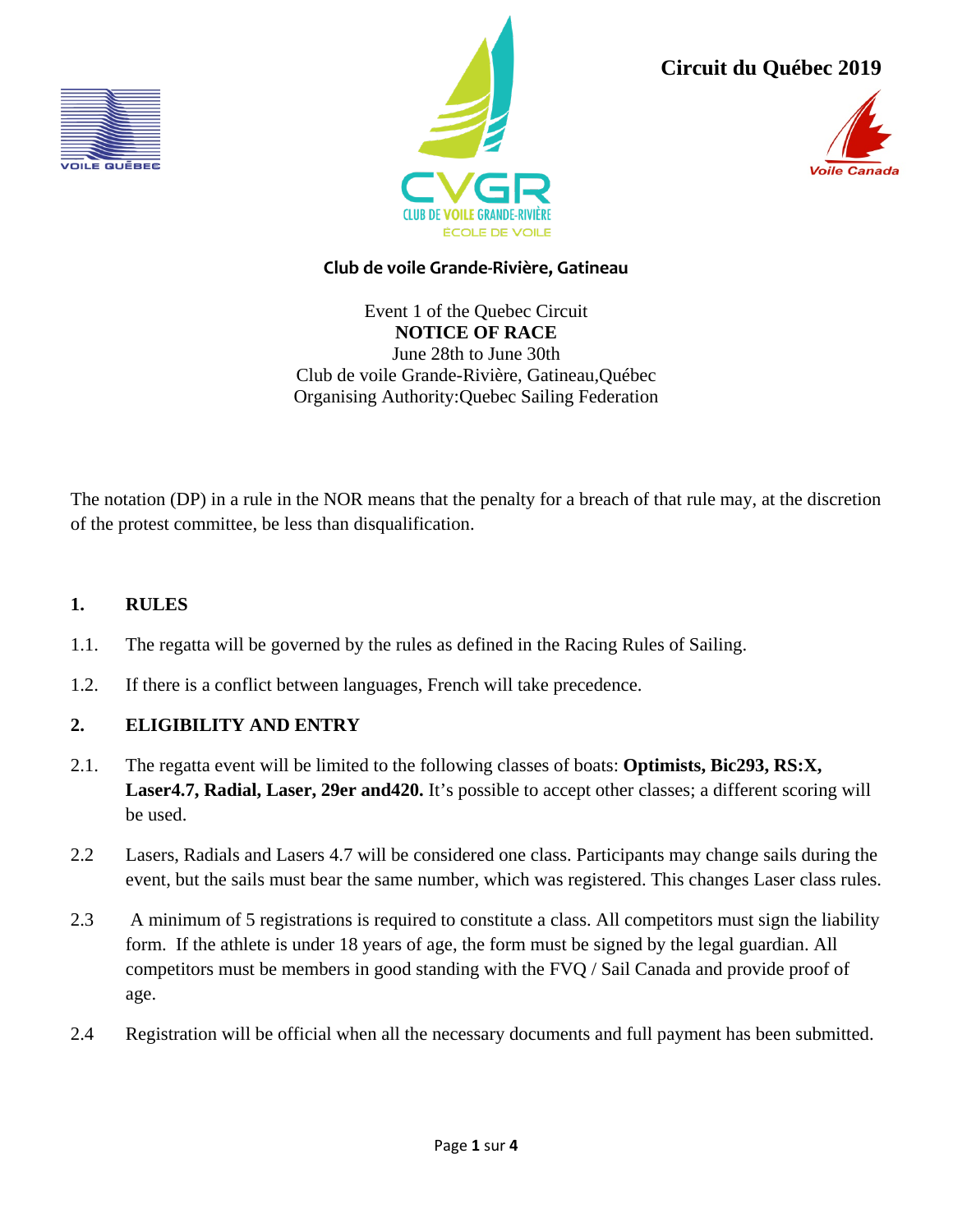### **3. FEES**

3.1 Fees for the Regatta including taxes (2 days, Saturday & Sunday).

|                    | <b>FEES RECEIVED</b><br><b>BEFORE JUNE 23</b> | <b>FEES RECEIVED</b><br><b>AFTER JUNE 23</b> |
|--------------------|-----------------------------------------------|----------------------------------------------|
| SINGLE-HANDED BOAT | 65.00\$                                       | 95.00\$                                      |
| DOUBLE-HANDED BOAT | 85.00\$                                       | 115.00\$                                     |

- 3.2 Additional fees: participants have a BBQ dinner on Saturday. Extra ticket can be bought for 10\$ on site.
- 3.3 Registration forms are available on the FVQ's website: www.voile.qc.ca. After June 28<sup>th</sup> at noon, registrations will be on site. Additional fees will apply for registrations done after June 23rd.
- 3.4 For registration on site, cheques should be payable to the hosting Club (Club de voile Grande-Rivière).
- 3.5 There is no fee for a support boat with or without a coach, but support boats must be registered at the club office.

### **4. SCHEDULE**

4.1.

| <b>DATE</b>               | TIME        | <b>EVENT</b>                           |
|---------------------------|-------------|----------------------------------------|
| FRIDAY June 28th          | 11h00       | Skippers meeting (team racing)         |
|                           | 12h30       | First signal (team racing)             |
| <b>SATURDAY June 29th</b> | 07h30-09h00 | End of sign in                         |
|                           |             | 09h00 Competitors meeting              |
|                           | 10h00       | First warning signal of the day        |
| <b>SUNDAY June 30th</b>   | 10h00       | First warning signal of the day        |
|                           |             | As soon as possible Medal presentation |

4.2. No warning signal will be given after 14h00 on the last day of the regatta.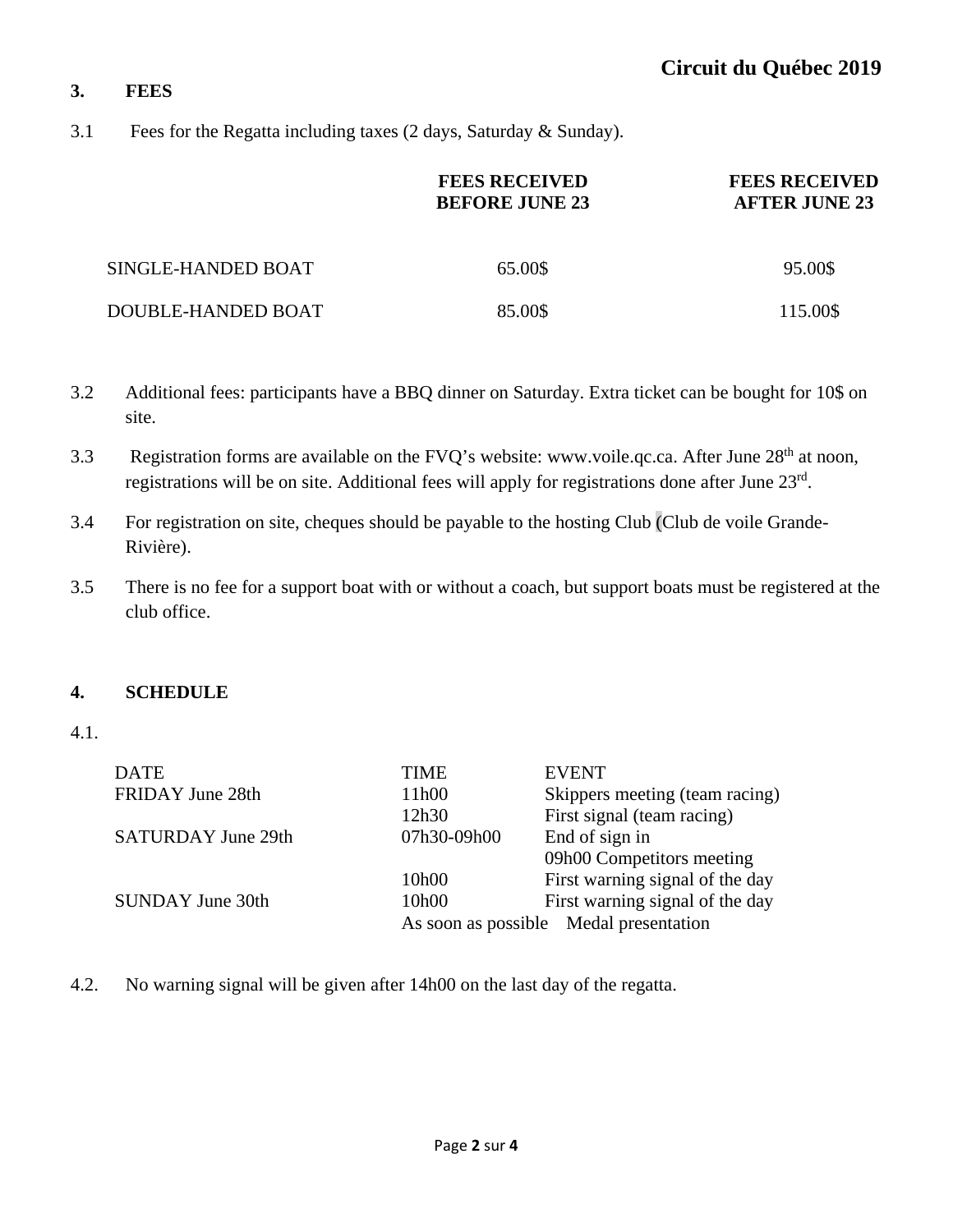### **5. SAILING INSTRUCTIONS**

Sailing instructions will be available at the club's office and FVQ's website.

### **6. COURSES**

The courses to be sailed will be specify in sailing instruction

#### **7. CLASSEMENT**

- 7.1. Seven races for each class are planed during this regatta
- 7.2. One race is required to be completed to constitute a series.
- 7.3. When fewer than five races have been completed, a boat's series score will be the total of the race scores.
- 7.4. When five or more races have been completed, a boat's series score will be the total of the race scores excluding her worst score.
- 7.5. The scoring for all qualifying events will be counted to determine overall results for the Circuit du Quebec.

### **8. SUPPORT BOATS**

8.1. Support boats are not permitted near competitors during races.

### **9. BERTHING**

- 9.1. Boats must be kept in their assigned areas in the boat park.
- 9.2. Trailers must be stored in the area assigned by the club.

### **10. PRIZES**

Prizes will be awarded to the top 3 finishers of each class except Opti-Green Fleet.